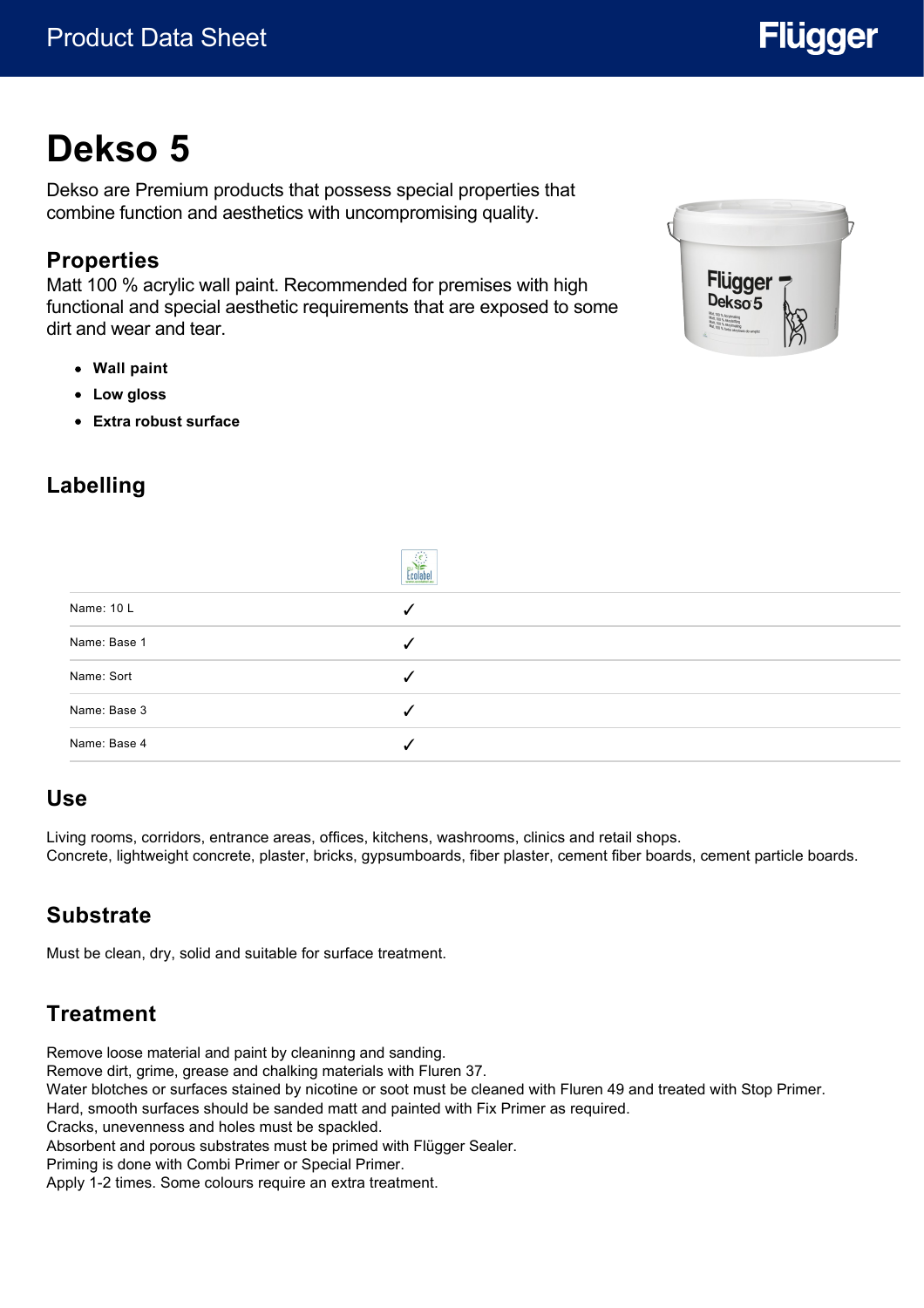# **Application**

Brush, roller or spray. Decide your choice of tool/utensil depending on the finish. Apply wet on wet and finish by brushing/rolling in the same direction. Always use the same batch number on contiguous/unbroken surfaces. Differences in surface structure can result in colour deviation. Cold/heat can affect the viscosity of the material. Material temperature for spray painting, min. 12°C. Condensation during drying/curing must not occur. Cold and increased humidity extends drying time, full curing and recoat interval. Increased temperature and low atmospheric humidity reduce drying time and full curing. Always perform a test treatment for a check and acceptance of adhesion and result.

### **Expected result**

Matt strong surface.

Subdued even structure, low gloss and dirt-repellent properties.

Withstands cleaning including spot cleaning with mild detergents without abrasives, soft brush, water and cloth.

Strong especially dark shades are more delicate than light by wear and touch.

Chalking from strong shades due to excess pigment may occur.

Does not block strike-through from knots or water-soluble colourants, water stains and nicotine.

Exercise care in loading the surface until the paint is fully cured.

## **Environmental information**

Clean off the paint from tools and wash them with water. Bring remains of fluent paint to the local recycling centre. Minimize your paint waste by pre-estimating how much paint you need. Keep the leftover paint for future use so you can effectively reduce the environmental impact.

**Storage:** Cool, frost free and tightly closed

### **Supplementary Info**

Registered in the Nordic Ecolabelling Building Products Database for products which can be used in buildings with the Swan label.

For this product there is issued an: [Environmental Product Declaration](https://www.environdec.com/library/epd3211)